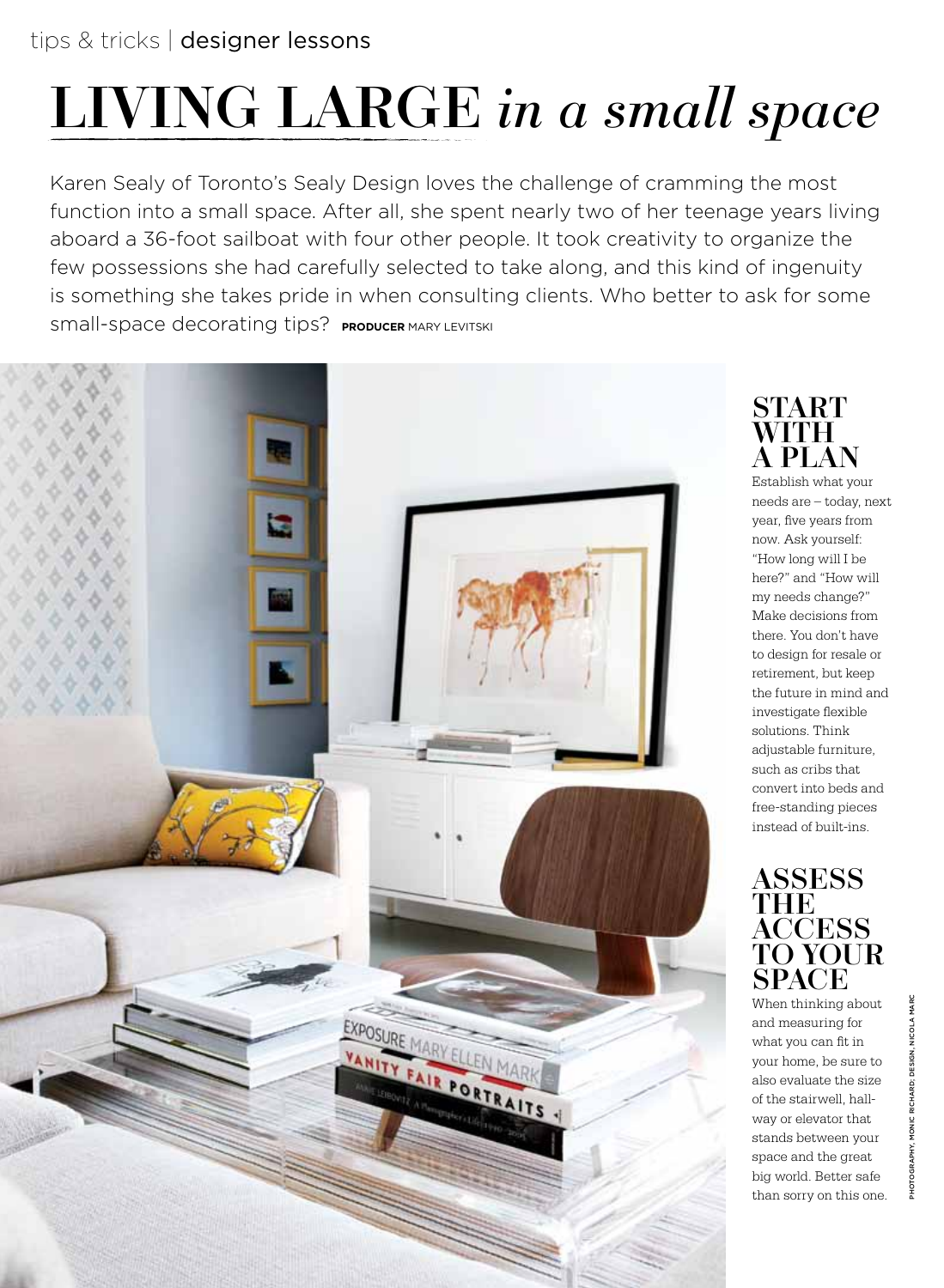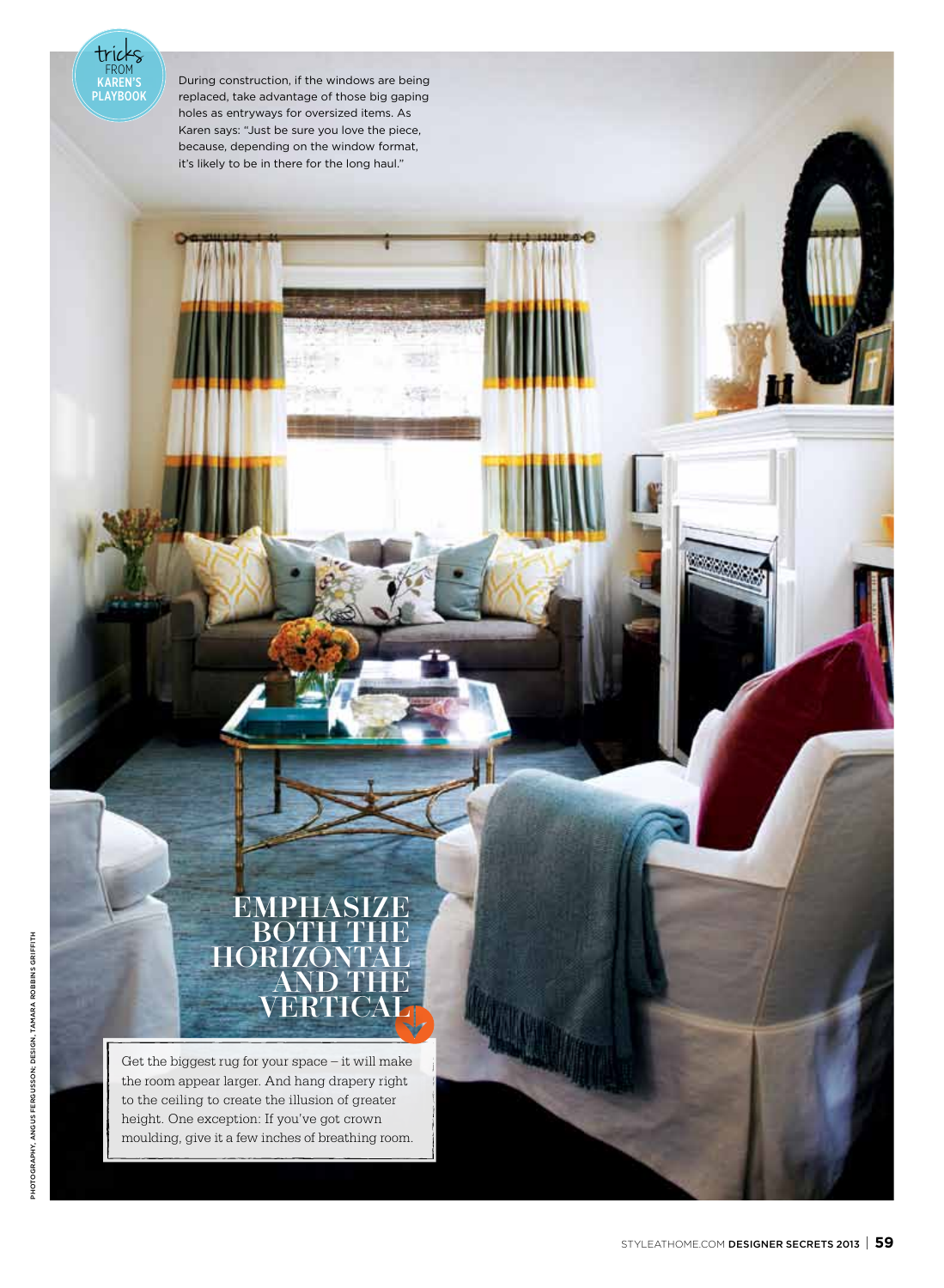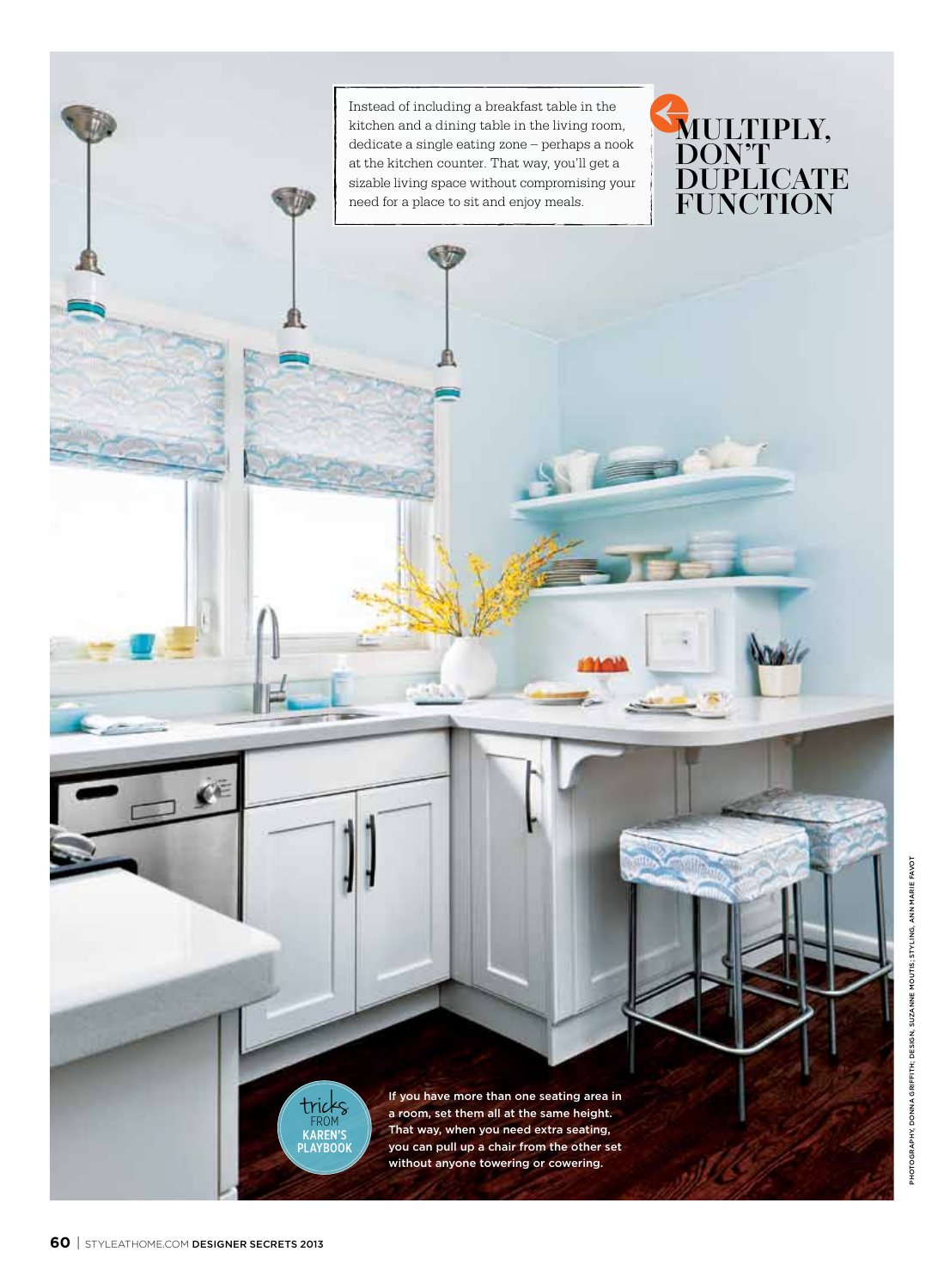### try using DARK COLOUR

In spite of what you've heard, dark colours can work quite well in a compact area. They have a receding quality that tricks the eye – that's why we love them for our clothes! They're especially great for achieving a dramatic or cozy feel. Just be mindful of oft-overlooked elements like baseboards, trim and doors – if the floors and walls are dark, consider painting these to match, unless you want them highlighted.

## Infuse with light

Natural and artificial light can visually expand the look of your home. (If you choose to go the dark route, this one is non-negotiable.) Keep window treatments light and airy, and avoid blocking any windows at all costs. If your small space happens to be a condo with painfully strict regulations on overhead electrical, Karen recommends getting creative with track lighting. Play with the curve of the track itself for visual interest. Also, while the quintessential, in-yourface-glare track light fixture has its role in highlighting artwork, there is a bounty of other options with a diffused light to explore.





To ensure a monochromatic scheme doesn't fall flat, use a variety of textures for a nuanced visual and tactile experience. If you can, splurge on a one-tone silk-and-wool rug. Wool is quite dull and silk is reflective, so the rug will catch and play with the light, energizing any room.



If the only view you have to admire out your window is brick and mortar, use a linen drape. It will block out the view but let in the light. Best of all, this natural fabric is timeless and a great fit for any room.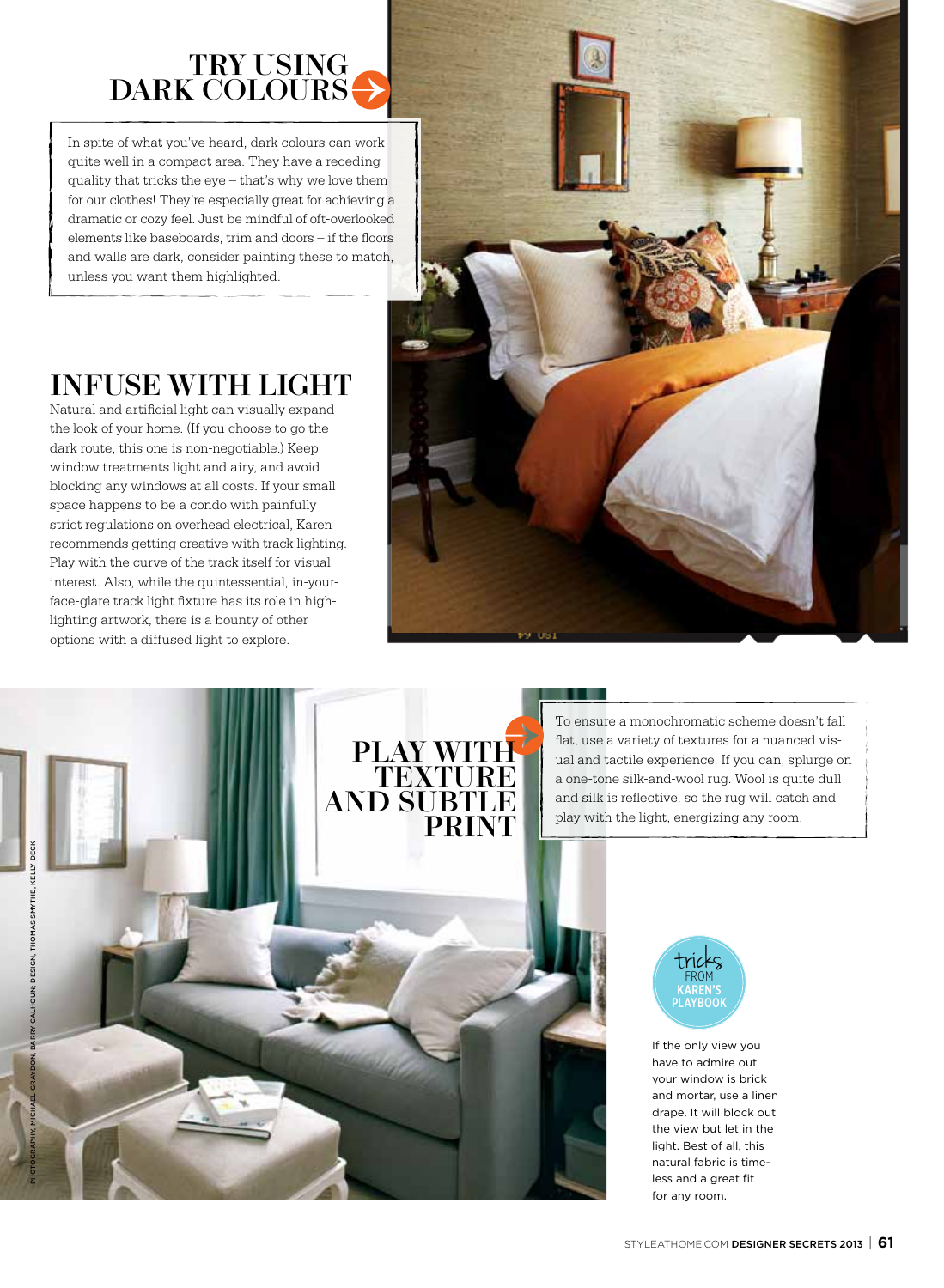One thing that makes a space visually cave in is clutter, so a degree of minimalism is necessary. If you're looking to seat four people, one long, slim sofa is better than four chairs, says Karen. Go for pieces that consume minimal visual space. Think glass tabletops and chairs with exposed legs and slim arms or an armless profile.

 $-100$ 

DON'T BE **CONFINED** to small FURNITURE



To keep a kaleidoscope of book jackets from stealing the show, colourcode your books – perhaps even banishing a whole colour category, say red, to a different room altogether. For a room in a white and beige palette, turn the books around with the pages facing outward.

## Keep the contrast low

Keep your colour palette within the same family, as contrasting colours can cause the eye to jump around, which can make a room feel smaller. Contrast belongs on focal points like artwork – give them a monochromatic backdrop and watch them pop.

#### USE ALL **FIVE WALL**

Thanks to a little thing called gravity, the floor is crowded enough already – remove anything that you can get off it. Consider in-ceiling speakers in place of stand-up ones and sconces instead of floor lamps.